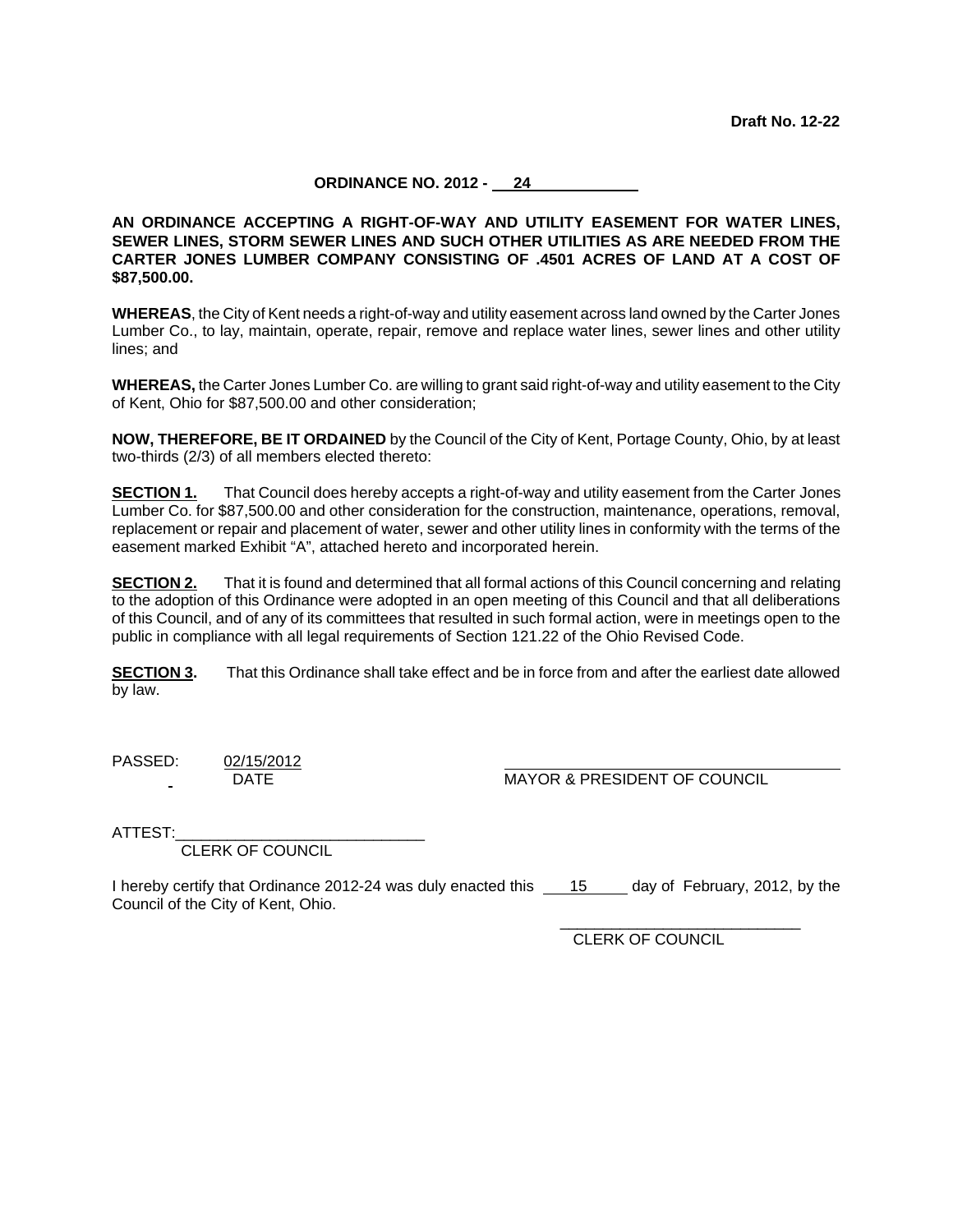## **EXHIBIT "A'**

### EASEMENT AND RIGHT-OF-WAY AGREEMENT

### GRANTING EASEMENT FOR UTILITY LINE CONSTRUCTION

 FOR AND IN CONSIDERATION of the sum of Eighty Seven Thousand Five Hundred Dollars (\$87,500.00), the receipt of which is acknowledged, and such other consideration as is herein below set forth, the undersigned The Carter Jones Lumber Co., hereinafter referred to as "Grantor(s)", who claim title to certain real estate by deed recorded in Volume  $736$ , Page(s)  $413$  of the Portage County records, does for their heirs, successors, and assigns, hereby give, devise, grant and convey to the City of Kent, Ohio, a municipal corporation, which is hereinafter referred to as "Grantee," its successors and assigns, the perpetual right to a permanent exclusive easement and right-of-way to lay, maintain, operate, repair, remove and replace waterlines, sewers and other utility lines and related necessary appurtenances over and through said real estate situated in the City of Kent, County of Portage, State of Ohio and known as being a part of Lot 26 of original Franklin Township, said easement being more fully described on attached Exhibit No. 1 and No. 2 as Sewer Easement No. 2.

 Together with the right of the City of Kent, it agents or employees, to store earth and materials during the period of construction, repair or replacement of such waterlines, sewers and other utility lines upon the premises of the Grantor of the above described easement.

 And grantor does agree to keep said easement free of all permanent structures, providing that the City of Kent, Portage County, Ohio shall operate and maintain said improvement as a public facility in accordance with the standards, policies and procedures of other similar public facilities within the City of Kent and shall properly backfill and restore the ground surface and ground cover vegetation to the condition existing immediately prior to such construction, reconstruction, maintenance or repair; except that said City shall not be required to repair any structures such as buildings, light poles and appurtenances, catch basins, storm sewers, utility service lines, pavement, curbing or landscape islands belonging to Grantor and located within the easement and right-of-way, unless such damage was caused by an intentional act of negligence of the City of Kent, its agents, employees, contractors, licensees, or invitees.

 IN WITNESS WHEREOF, the Grantor has hereunto set its signature this \_ day of \_ \_, 2012.

WITNESS: GRANTOR: \_\_\_\_\_\_\_\_\_\_\_\_\_\_\_\_\_\_\_\_\_\_\_\_

 $\frac{1}{2}$  ,  $\frac{1}{2}$  ,  $\frac{1}{2}$  ,  $\frac{1}{2}$  ,  $\frac{1}{2}$  ,  $\frac{1}{2}$  ,  $\frac{1}{2}$  ,  $\frac{1}{2}$  ,  $\frac{1}{2}$  ,  $\frac{1}{2}$  ,  $\frac{1}{2}$  ,  $\frac{1}{2}$  ,  $\frac{1}{2}$  ,  $\frac{1}{2}$  ,  $\frac{1}{2}$  ,  $\frac{1}{2}$  ,  $\frac{1}{2}$  ,  $\frac{1}{2}$  ,  $\frac{1$ 

 $\frac{1}{\sqrt{2}}$  ,  $\frac{1}{\sqrt{2}}$  ,  $\frac{1}{\sqrt{2}}$  ,  $\frac{1}{\sqrt{2}}$  ,  $\frac{1}{\sqrt{2}}$  ,  $\frac{1}{\sqrt{2}}$  ,  $\frac{1}{\sqrt{2}}$  ,  $\frac{1}{\sqrt{2}}$  ,  $\frac{1}{\sqrt{2}}$  ,  $\frac{1}{\sqrt{2}}$  ,  $\frac{1}{\sqrt{2}}$  ,  $\frac{1}{\sqrt{2}}$  ,  $\frac{1}{\sqrt{2}}$  ,  $\frac{1}{\sqrt{2}}$  ,  $\frac{1}{\sqrt{2}}$ 

 $\text{By:}\_$ 

K:\Data\ORDINANC\2012\Draft\dr12-22-feb15.doc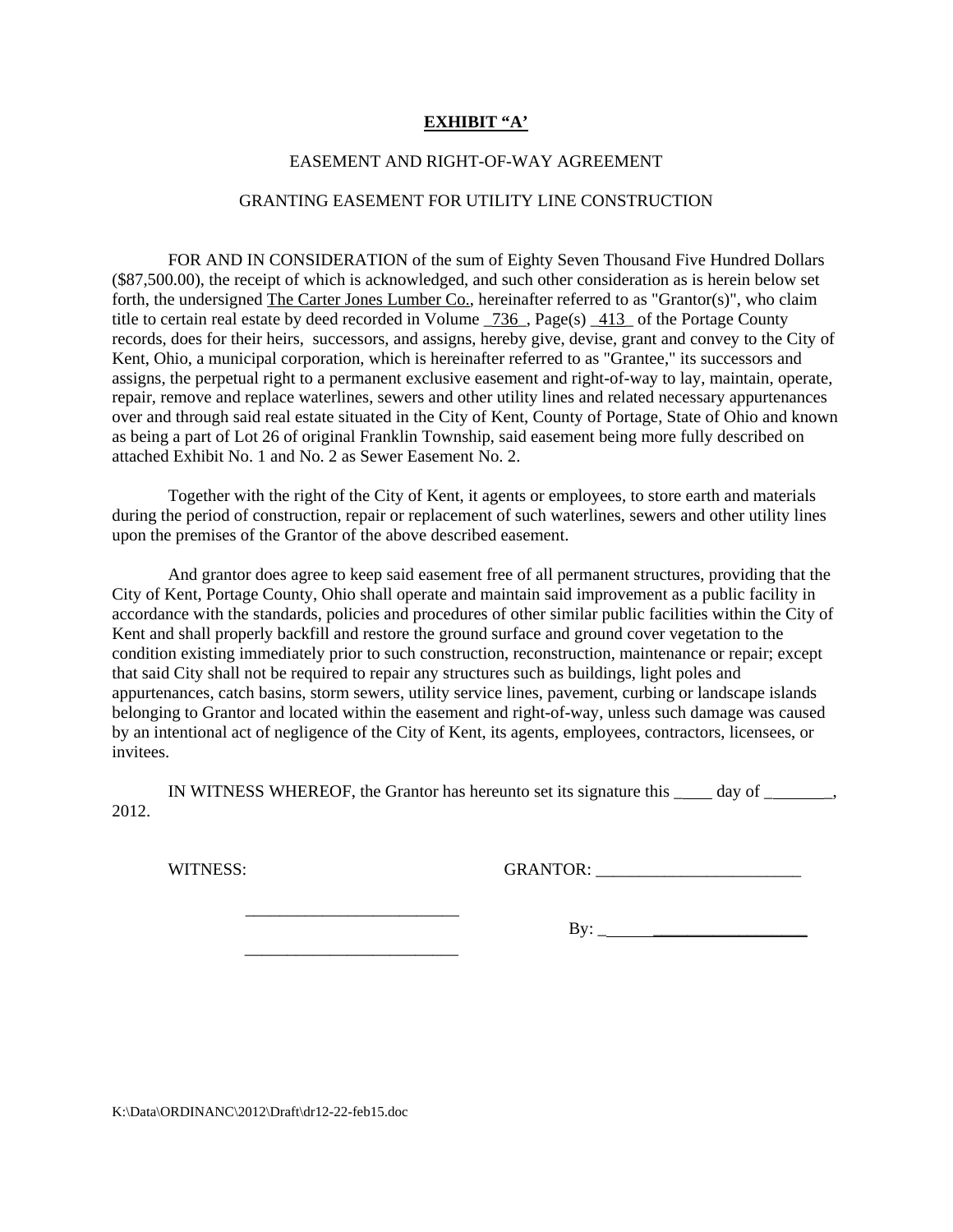# STATE OF OHIO  $\qquad$  ) ) SS: COUNTY OF PORTAGE)

 This day, before me, a Notary Public of the State and County aforesaid, personally appeared \_\_\_\_\_ \_, (official title) of \_ \_, with whom I am personally acquainted and who upon oath acknowledged himself to be such \_\_\_\_\_\_\_\_\_\_\_\_\_ (official title) of aforementioned (company/corporation) and that he as such \_\_\_\_\_\_\_\_\_ (official title) being authorized so to do executed the foregoing instrument for the purpose therein contained by signing in the name of the partnership as such \_\_\_\_\_\_\_\_\_\_\_ (official title).

Witness my hand official seal this  $\qquad \qquad$  day of  $\qquad \qquad$ , 2012.

My Commission Expires: \_\_\_\_\_\_\_\_\_\_\_\_

\_ \_\_\_\_\_\_\_\_\_\_\_\_\_\_\_\_\_\_\_\_\_\_\_\_\_ Notary

Accepted by City of Kent Council: <u>2003</u>

THIS INSTRUMENT PREPARED BY: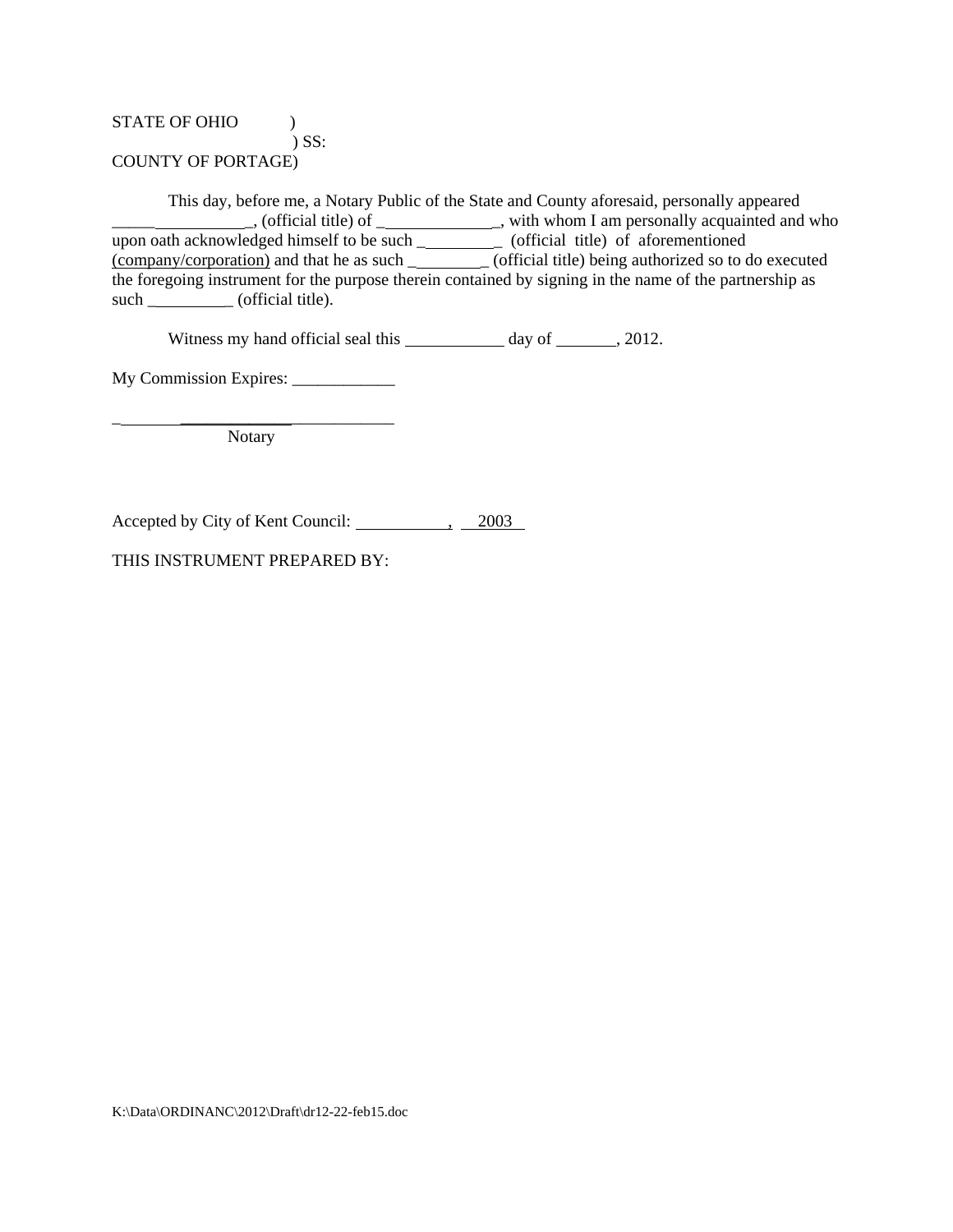Exhibit No. 1

5485 McCORMICK ROAD P.O. BOX 528 RAVENNA, OH 44266

PH 330-296-2375

## DON TROCCHIO **REGISTERED SURVEYOR**

**Sewer Easement No.2** 

**Carter-Jones Lumber** to The City of Kent, Ohio

SITUATED IN THE CITY OF KENT, COUNTY OF PORTAGE AND STATE OF OHIO AND KNOWN AS BEING P PART OF ORIGINAL FRANKLIN TOWNSHIP LOT 26 AND IS FURTHER DESCRIBED AS **FOLLOWS:** 

BEGINNING AT THE NORTHEAST CORNER OF LANDS NOW OR FORMERLY OWNED BY THE CARTER-JONES LUMBER COMPANY (736/413); SAID BEGINNING POINT BEING IN THE SOUTHERLY LINE OF WEST MAIN STREET, 80' WIDE HERE, AT ITS INTERSECTION WITH THE WESTERLY LINE OF SHORT STREET, 50' WIDE;

THENCE ALONG THE SOUTHERLY LINE OF WEST MAIN STREET SOUTH 62 DEGREES 08 MINUTES 27 SECONDS WEST A DISTANCE OF 202.26 FEET TO THE TRUE PLACE OF BEGINNING **FOR THIS EASEMENT;** 

L-1+L-14+L-8 THENCE SOUTH 02 DEGREES 47 MINUTES 12 SECONDS EAST A DISTANCE OF 496.07 FEET BUT TO THE SOUTHERLY LINE OF THE SAID LANDS NOW OR FORMERLY OWNED BY THE CARTER-JONES LUMBER COMPANY;

 $L-9$ THENCE ALONG THE SOUTHERLY LINE OF THE SAID LANDS NOW OR FORMERLY OWNED BY THE CARTER-JONES LUMBER COMPANY SOUTH 89 DEGREES 00 MINUTES 37 SECONDS WEST A DISTANCE OF 41.65 FEET;

 $L-10$ THENCE NORTH 02 DEGREES 17 MINUTES 16 SECONDS WEST A DISTANCE OF 426.34 FEET:

THENCE NORTH 25 DEGREES 32 MINUTES 36 SECONDS WEST A DISTANCE OF 25.97  $L-11$ FEET BUT TO THE WESTERLY LINE OF THE SAID LANDS NOW OR FORMERLY OWNED BY THE **CARTER-JONES LUMBER COMPANY;** 

 $L-12$ THENCE ALONG THE WESTERLY LINE OF THE SAID LANDS NOW OR FORMERLY **OWNED BY THE CARTER-JONES LUMBER COMPANY NORTH 03 DEGREES 01 MINUTES 32** SECONDS WEST A DISTANCE OF 22.01 FEET BUT TO THE SOUTHERLY LINE OF WEST MAIN **STREET:** 

 $L-13$ THENCE ALONG THE SOUTHERLY LINE OF WEST MAIN STREET NORTH 62 DEGREES 08 MINUTES 27 SECONDS EAST A DISTANCE OF 53.05 FEET BUT TO THE TRUE PLACE OF BEGINNING AND CONTAINING 0.4501 ACRES OF LAND ALL BE THE SAME MORE OR LESS AS SURVEYED AND DESCRIBED IN OCTOBER 2011 BY DON TROCCHIO REGISTERED SURVEYOR NO.6445;

K:\Data\ORDINANC\2012\Draft\dr12-22-feb15.doc